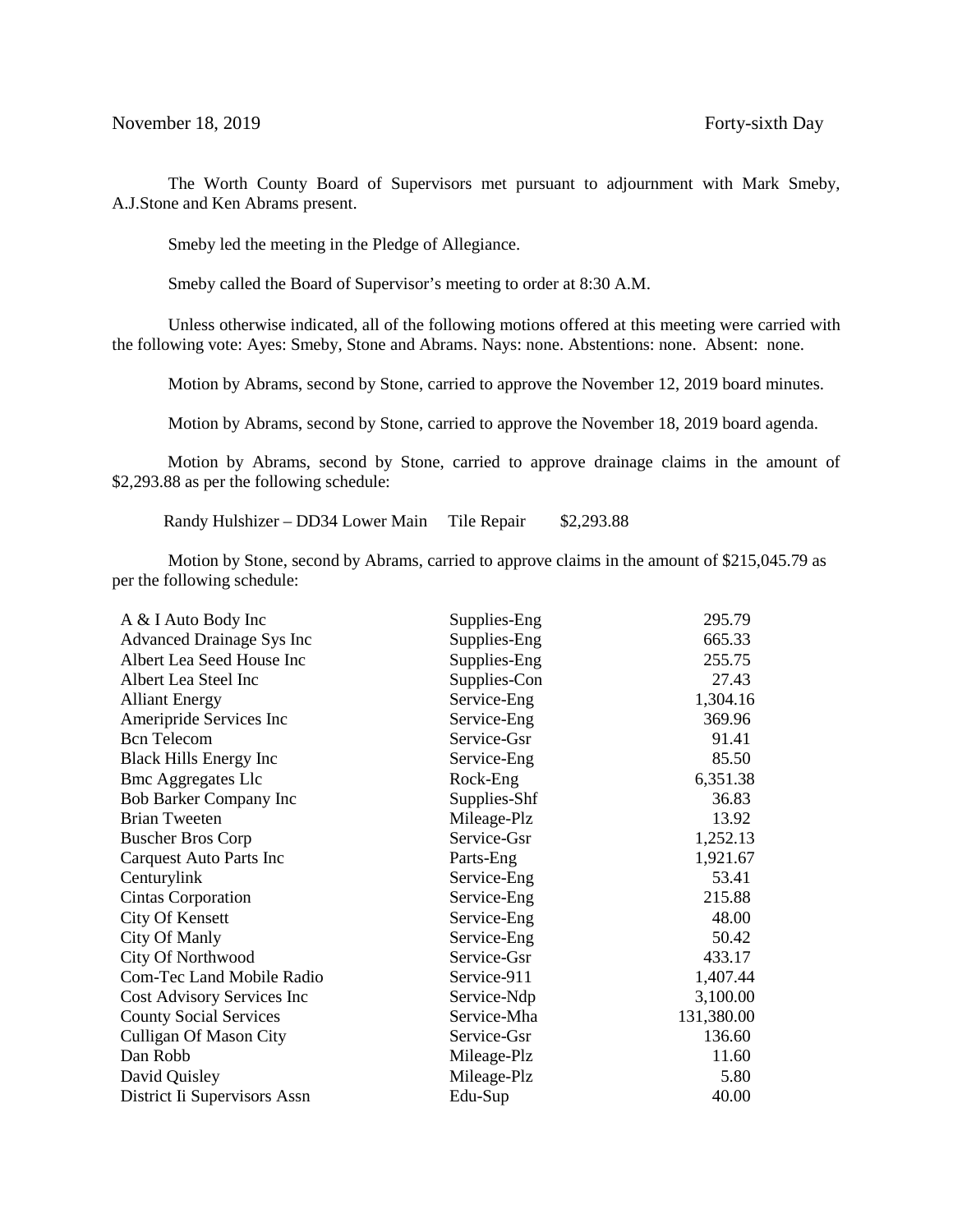| Falkstone Llc                                              | Rock-Eng                 | 1,778.08 |
|------------------------------------------------------------|--------------------------|----------|
| <b>Fallgatter's Market Inc</b>                             | Supplies-Shf             | 1,068.51 |
| <b>Fastenal Company</b>                                    | Parts-Eng                | 5.92     |
| Fertile Reminder                                           | Service-Shf              | 8.00     |
| <b>Five Star Cooperative</b>                               | Fuel-Eng                 | 111.35   |
| Forest City Veterinary Clinic, Llc                         | Supplies-Shf             | 28.23    |
| Galls, Llc                                                 | Supplies-Shf             | 106.95   |
| Glaxosmithkline                                            | Supplies-Phd             | 357.50   |
| Goodale Custom Pumping Co                                  | Service-Wwt              | 4,375.00 |
| <b>Green Pro Solutions</b>                                 | Supplies-Eng             | 497.25   |
| Greve Law Office                                           | Rent & Payroll           | 6,090.00 |
| Heartland Business Systems, Llc                            | Supplies-Dap             | 895.33   |
| <b>Heartland Power Coop</b>                                | Service-Wwt              | 3,001.79 |
| Ia Prison Industries                                       | Supplies-Eng             | 1,345.05 |
| Idda                                                       | Edu-Drng                 | 120.00   |
| Imwca                                                      | Wk Comp Prem-Ins         | 9,084.00 |
| Iowa Osha                                                  | Safety-Eng               | 1,704.00 |
| Isac                                                       | Supplies-Aud             | 1,386.00 |
| J & J Machining Welding & Fabricating                      | Supplies-Eng             | 252.42   |
| Jason Schmidt                                              | Reimb-Shf                | 5.70     |
| Jeff Greve                                                 | Mileage-Aty              | 71.92    |
| Joe's Collision & Performance Inc                          | Service-Shf              | 1,038.31 |
| Kaman Industrial Technologies Corporation                  | Supplies-Eng             | 310.00   |
|                                                            |                          | 907.38   |
| Kelly Hardware                                             | Supplies-Gsr             | 6.51     |
| Kibble Equipment Llc<br><b>Knudtson Automotive Service</b> | Parts-Eng<br>Service-Shf |          |
| Kriss Premium Products Inc                                 |                          | 1,143.13 |
|                                                            | Supplies-Gsr             | 13.01    |
| Lake Mills Graphic                                         | Service-Aud              | 359.48   |
| Lake Mills Motor Sports Inc                                | Parts-Eng                | 739.96   |
| <b>Lawson Products Inc</b>                                 | Parts-Eng                | 1,260.09 |
| Mail Services Llc                                          | Service-Trs              | 275.92   |
| <b>Mark Smeby</b>                                          | Mileage-Sup              | 139.20   |
| Martin Marietta Materials Inc                              | Supplies-Eng             | 190.94   |
| Mediacom                                                   | Service-Gsr              | 219.95   |
| Midwest Pipe Supply Inc                                    | Supplies-Eng             | 2,142.00 |
| <b>Midwest Technology Services</b>                         | Supplies-Dap             | 50.00    |
| Mike Abrams                                                | Well-San                 | 1,000.00 |
| Motorinn Company                                           | Service-Eng              | 225.51   |
| <b>Nelson Family Trust</b>                                 | Rent-Shf                 | 300.00   |
| Niacog                                                     | Service-Tra              | 427.21   |
| North Iowa Media Group                                     | Service-Aud              | 483.40   |
| Northwood Sanitation Llc                                   | Service-Gsr              | 191.50   |
| Nuss Truck & Equipment Inc                                 | Service-Eng              | 1,114.50 |
| Plunkett's Pest Control Inc                                | Service-Gsr              | 176.80   |
| <b>Ram Systems</b>                                         | Service-Phd              | 720.00   |
| Ray Allen Manufacturing, Llc                               | Supplies-Shf             | 342.93   |
| Reindl Repair                                              | Service-Phd              | 145.64   |
| Reinhart Food Service Llc                                  | Supplies-Shf             | 351.30   |
| <b>Reserve Account</b>                                     | Postage-Rec              | 54.60    |
| <b>Richard Brumm</b>                                       | Reimb-Eng                | 25.00    |